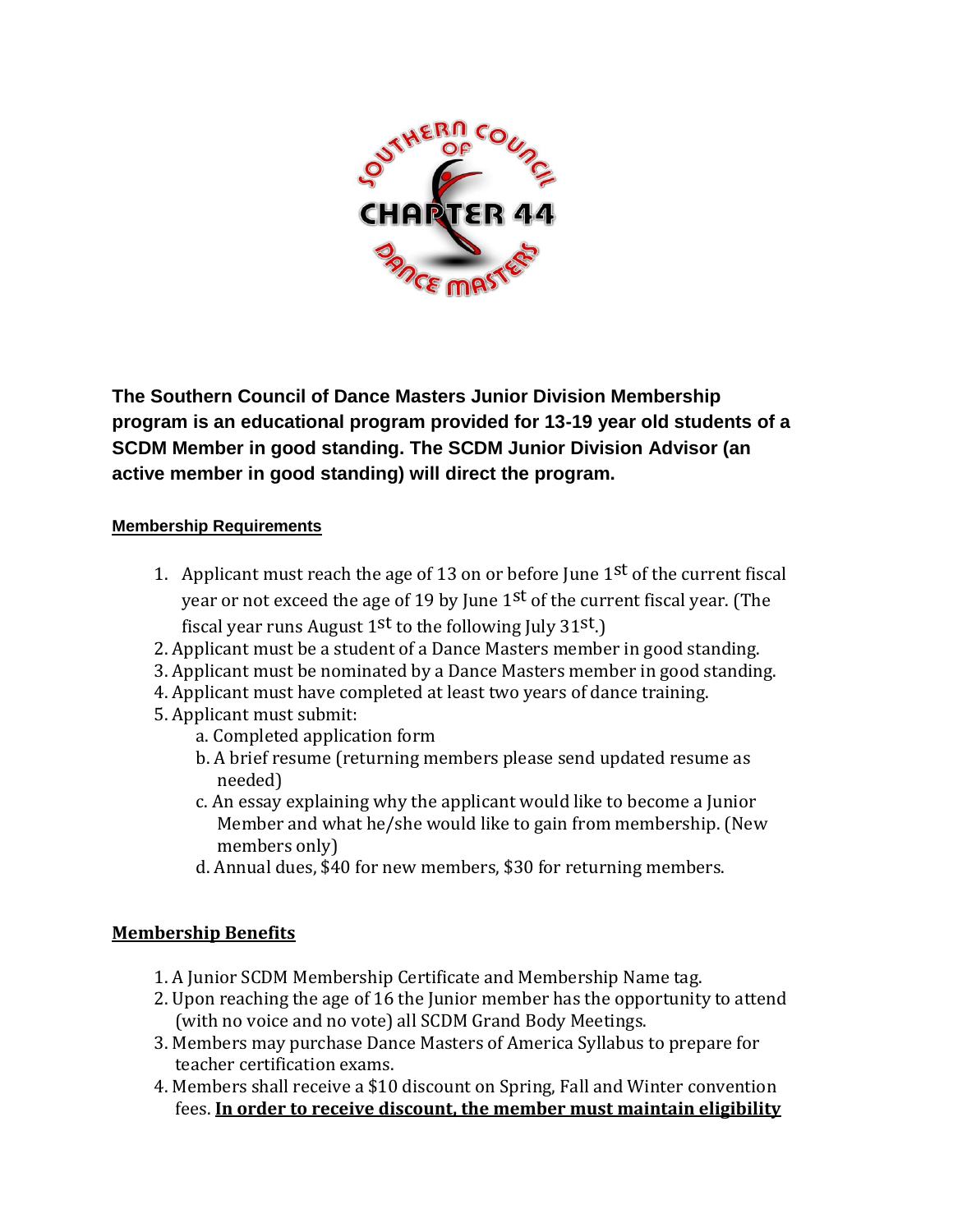**by attending two meetings per year.** Junior members who attend convention but choose not to attend meeting will be reported to teacher of record.

- 5. To remain a member in good standing, members must attend a minimum held annually in conjunction with Fall, Spring or Winter at which time members will participate in mini workshops focused on:
- a. Preparing for DMA exams
- b. Preparing lesson plans
- c. Choreography
- d. Tips on auditions
- e. Interviews and preparing resumes
- f. Other dance related subjects

### **Membership Responsibility**

Members shall aid at annual SCDM functions as needed. Duties may include and are not limited to:

- 1. Introduce faculty and assist with music/classes at conventions.
- 2. Help with set up and registration at conventions.
- 3. Help with setting up/passing out awards, running errands for judges and staff as needed.
- 4. Have opportunity to teach/assist Petite student convention classes.

#### **Junior Member Offices and Duties**

All officers will hold a 1 year term, as long as the officer member is in good standing.

**President** – Call meeting to order, discuss old and new news. Open discussion. Close meeting **Vice President** – Works with President and must be able to perform all above duties in case of absence or default of office.

**Secretary** – Take attendance, record notes of each meeting.

Secretary is responsible for making copies for Junior Advisor and president. (Can send by email)

**Junior Members** – Vote, make motions, 2nd motions, bring up new news and other business.